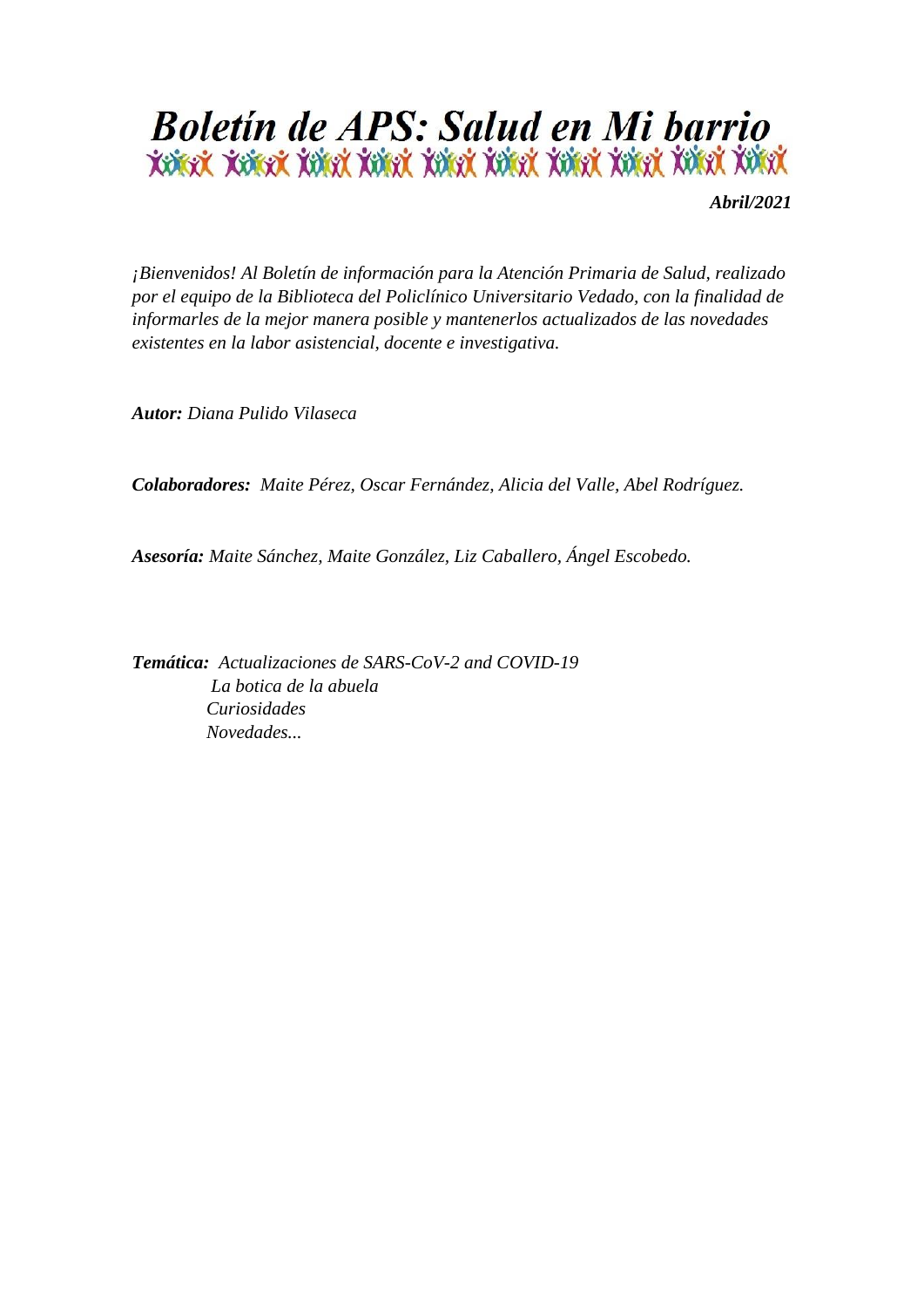## *Recomendación de hoy*



*"El amor por Cuba nos une y moviliza y ese amor nos salvará. Todo pensamiento es una semilla, y pensar como país es sembrar el futuro. Cuba salva, sana y siembra futura. Siempre se impondrá la certeza de que el mañana depende del presente, que construimos hoy, aquí y ahora"*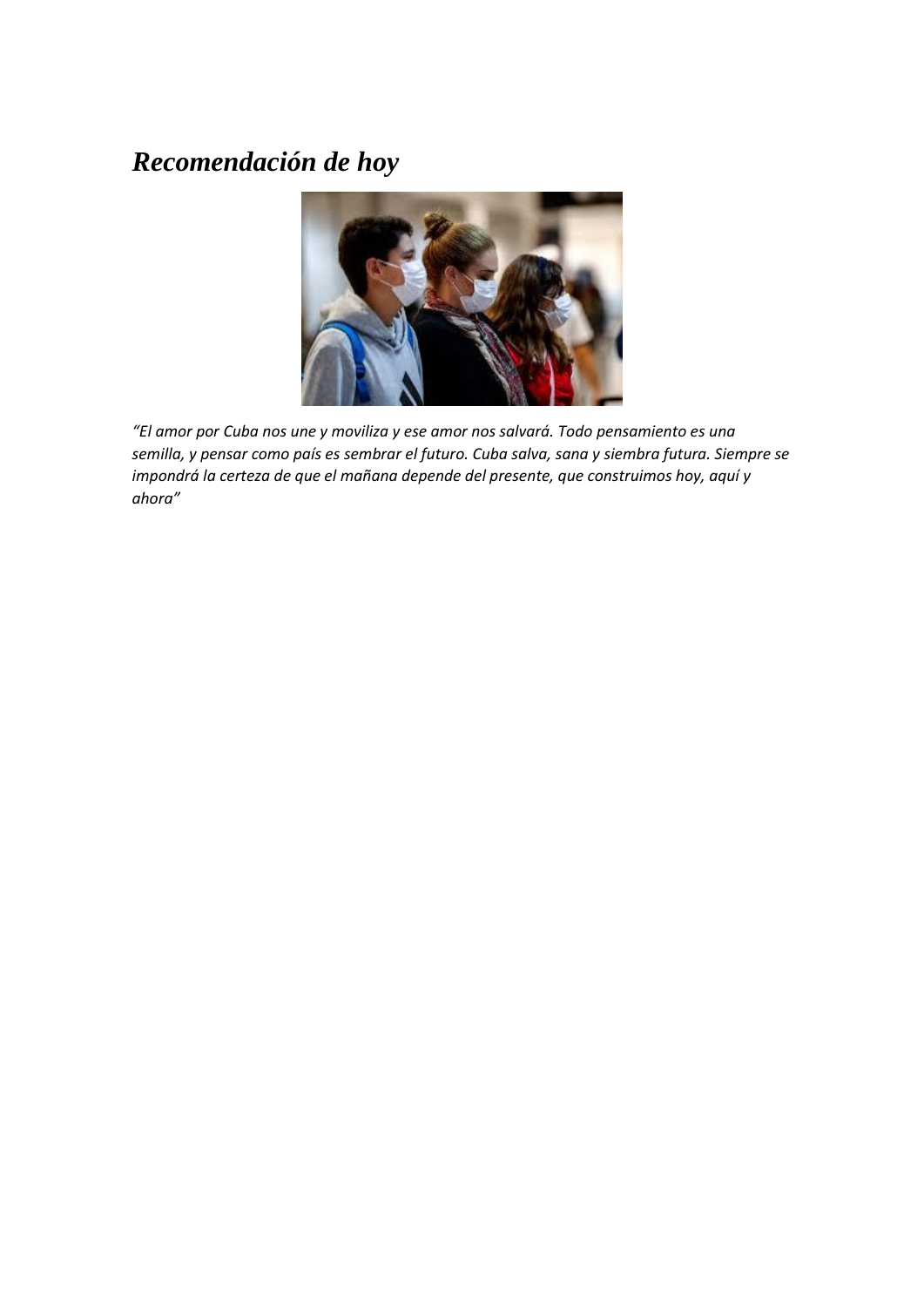

## *Actualizaciones de SARS-CoV-2 and COVID-19*



*Actualizacion sobre la COVID-19, enfermedad provocada por el nuevo coronavirus identificado en China en diciembre de 2019, obtenida de fuentes oficiales autorizadas, dirigida especialmente a los profesionales y técnicos de la salud.*

*1. islam KU, Iqbal J. An Update on Molecular Diagnostics for COVID-19. Front Cell Infect Microbiol. 2020 Nov 10; 10:560616. doi: 10.3389/fcimb.2020.560616. PMID: 33244462; PMCID: PMC7683783.*

*2. Wan DY, Luo XY, Dong W, Zhang ZW. Current practice and potential strategy in diagnosing COVID-19. Eur Rev Med Pharmacol Sci. 2020 Apr;24(8):4548-4553. doi: 10.26355/eurrev\_202004\_21039. PMID: 32374007.*

*3. Yamayoshi S, Sakai-Tagawa Y, Koga M, Akasaka O, Nakachi I, Koh H, Maeda K, Adachi E, Saito M, Nagai H, Ikeuchi K, Ogura T, Baba R, Fujita K, Fukui T, Ito F, Hattori SI, Yamamoto K, Nakamoto T, Furusawa Y, Yasuhara A, Ujie M, Yamada S, Ito M, Mitsuya H, Omagari N, Yotsuyanagi H, Iwatsuki-Horimoto K, Imai M, Kawaoka Y. Comparison of Rapid Antigen Tests for COVID-19. Viruses. 2020 Dec 10;12(12):1420. doi: 10.3390/v12121420. PMID: 33322035; PMCID: PMC7764512.*

*4. Chen Y, Klein SL, Garibaldi BT, Li H, Wu C, Osevala NM, Li T, Margolick JB, Pawelec G, Leng SX. Aging in COVID-19: Vulnerability, immunity and intervention. Ageing Res Rev. 2021 Jan; 65:101205. doi: 10.1016/j.arr.2020.101205. Epub 2020 Oct 31. PMID: 33137510; PMCID: PMC7604159.*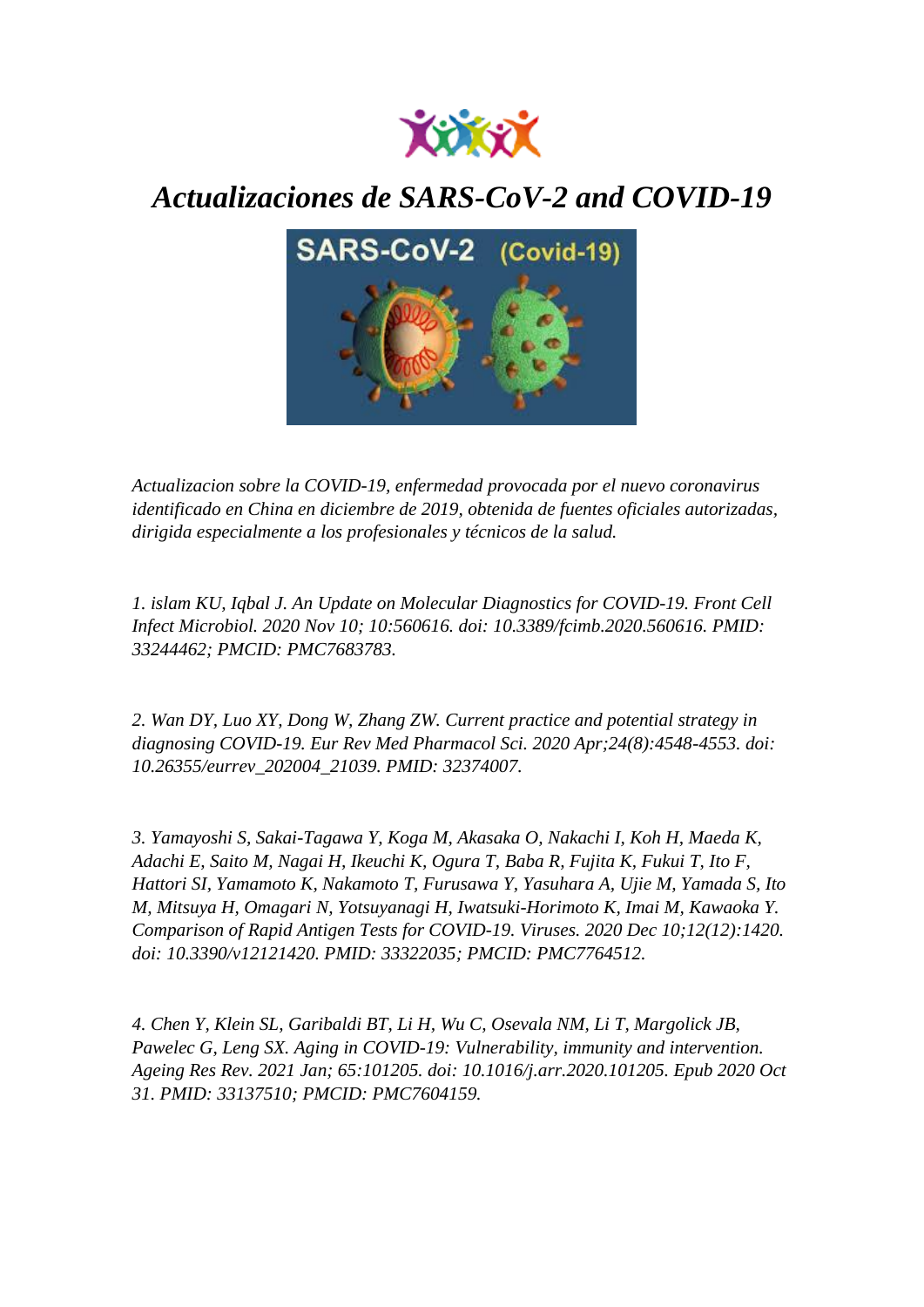*5. Hachfi W, Ben Lasfar N. COVID-19: Main therapeutic options. Tunis Med. 2020 Apr;98(4):299-303. PMID: 32395792.*

*6. Gao Z, Xu Y, Sun C, Wang X, Guo Y, Qiu S, Ma K. A systematic review of asymptomatic infections with COVID-19. J Microbiol Immunol Infect. 2021 Feb;54(1):12-16. doi: 10.1016/j.jmii.2020.05.001. Epub 2020 May 15. PMID: 32425996; PMCID: PMC7227597.*

*7. Dao TL, Hoang VT, Gautret P. Recurrence of SARS-CoV-2 viral RNA in recovered COVID-19 patients: a narrative review. Eur J Clin Microbiol Infect Dis. 2021 Jan;40(1):13-25. doi: 10.1007/s10096-020-04088-z. Epub 2020 Oct 28. PMID: 33113040; PMCID: PMC7592450.*

*8. Silveira MM, Moreira GMSG, Mendonça M. DNA vaccines against COVID-19: Perspectives and challenges. Life Sci. 2021 Feb 15; 267:118919. doi: 10.1016/j.lfs.2020.118919. Epub 2020 Dec 19. PMID: 33352173; PMCID: PMC7749647.*

*9. Vandenberg O, Martiny D, Rochas O, van Belkum A, Kozlakidis Z. Considerations for diagnostic COVID-19 tests. Nat Rev Microbiol. 2021 Mar;19(3):171-183. doi: 10.1038/s41579-020-00461-z. Epub 2020 Oct 14. PMID: 33057203; PMCID: PMC7556561.*

*10. Kang H, Wang Y, Tong Z, Liu X. Retest positive for SARS-CoV-2 RNA of "recovered" patients with COVID-19: Persistence, sampling issues, or re-infection? J Med Virol. 2020 Nov;92(11):2263-2265. doi: 10.1002/jmv.26114. Epub 2020 Jun 9. PMID: 32492212; PMCID: PMC7300489.*

*11. Han HJ, Nwagwu C, Anyim O, Ekweremadu C, Kim S. COVID-19 and cancer: From basic mechanisms to vaccine development using nanotechnology. Int Immunopharmacol. 2021 Jan; 90:107247. doi: 10.1016/j.intimp.2020.107247. Epub 2020 Dec 2. PMID: 33307513; PMCID: PMC7709613.*

*12. Yüce M, Filiztekin E, Özkaya KG. COVID-19 diagnosis -A review of current methods. Biosens Bioelectron. 2021 Jan 15; 172:112752. doi: 10.1016/j.bios.2020.112752. Epub 2020 Oct 24. PMID: 33126180; PMCID: PMC7584564.*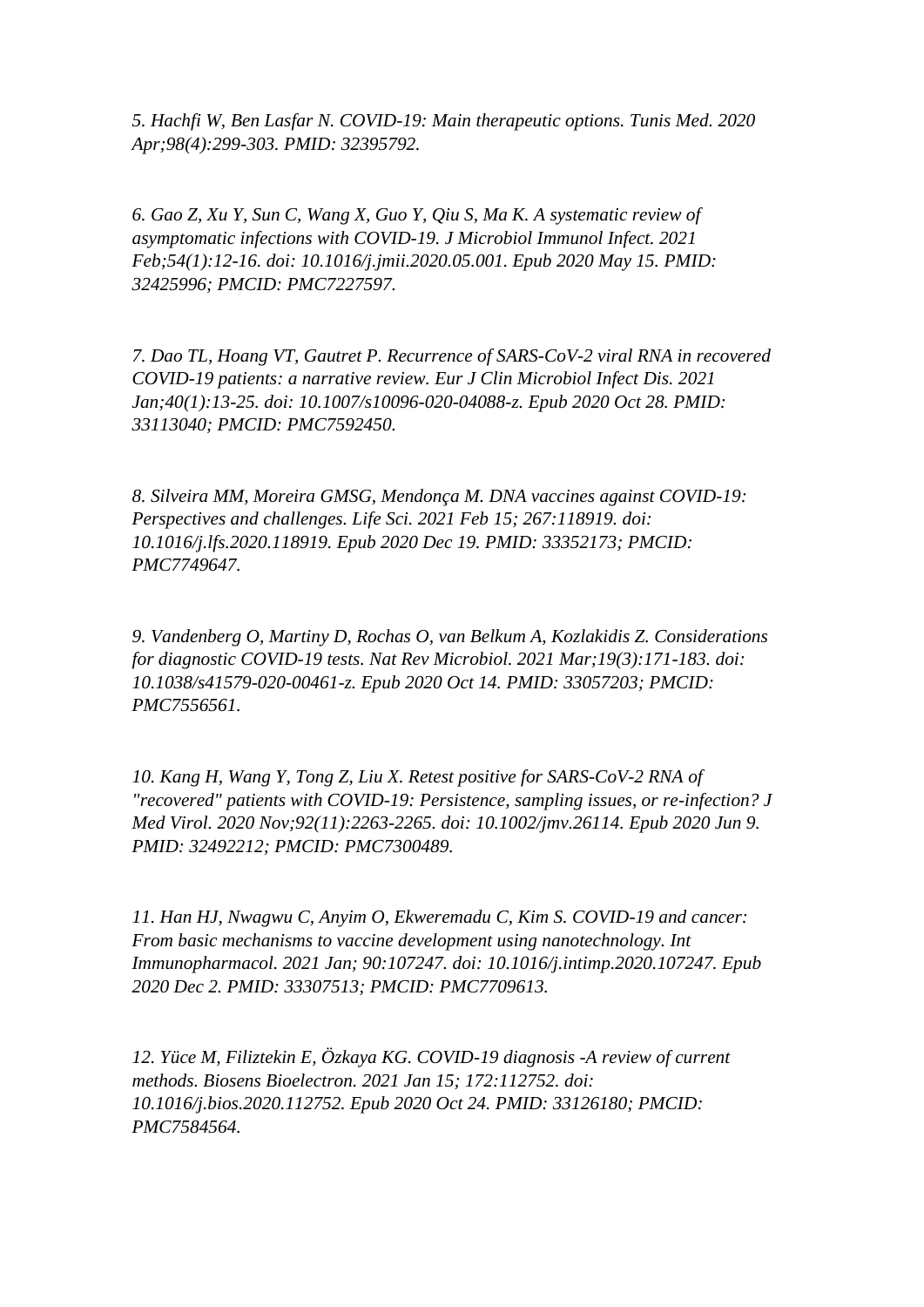*13. Li YD, Chi WY, Su JH, Ferrall L, Hung CF, Wu TC. Coronavirus vaccine development: from SARS and MERS to COVID-19. J Biomed Sci. 2020 Dec 20;27(1):104. doi: 10.1186/s12929-020-00695-2. PMID: 33341119; PMCID: PMC7749790.*

*14. Hong KH, Lee SW, Kim TS, Huh HJ, Lee J, Kim SY, Park JS, Kim GJ, Sung H, Roh KH, Kim JS, Kim HS, Lee ST, Seong MW, Ryoo N, Lee H, Kwon KC, Yoo CK. Guidelines for Laboratory Diagnosis of Coronavirus Disease 2019 (COVID-19) in Korea. Ann Lab Med. 2020 Sep;40(5):351-360. doi: 10.3343/alm.2020.40.5.351. PMID: 32237288; PMCID: PMC7169629.*

*15. Seyed Hosseini E, Riahi Kashani N, Nikzad H, Azadbakht J, Hassani Bafrani H, Haddad Kashani H. The novel coronavirus Disease-2019 (COVID-19): Mechanism of action, detection and recent therapeutic strategies. Virology. 2020 Dec; 551:1-9. doi: 10.1016/j.virol.2020.08.011. Epub 2020 Sep 24. PMID: 33010669; PMCID: PMC7513802.*

*16. Xie J, Ding C, Li J, Wang Y, Guo H, Lu Z, Wang J, Zheng C, Jin T, Gao Y, He H. Characteristics of patients with coronavirus disease (COVID-19) confirmed using an IgM-IgG antibody test. J Med Virol. 2020 Oct;92(10):2004-2010. doi: 10.1002/jmv.25930. Epub 2020 May 7. PMID: 32330303; PMCID: PMC7264659.*

*17. Ophinni Y, Hasibuan AS, Widhani A, Maria S, Koesnoe S, Yunihastuti E, Karjadi TH, Rengganis I, Djauzi S. COVID-19 Vaccines: Current Status and Implication for Use in indonesia. Acta Med Indones. 2020 Oct;52(4):388-412. PMID: 33377885.*

*18. Halstead SB, Katzelnick L. COVID-19 Vaccines: ¿Should We Fear ADE? J Infect Dis. 2020 Nov 13;222(12):1946-1950. doi: 10.1093/infdis/jiaa518. PMID: 32785649; PMCID: PMC7454712.*

*19. Mehrotra DV, Janes HE, Fleming TR, Annunziato PW, Neuzil KM, Carpp LN, Benkeser D, Brown ER, Carone M, Cho I, Donnell D, Fay MP, Fong Y, Han S, Hirsch I, Huang Y, Huang Y, Hyrien O, Juraska M, Luedtke A, Nason M, Vandebosch A, Zhou H, Cohen MS, Corey L, Hartzel J, Follmann D, Gilbert PB. Clinical Endpoints for Evaluating Efficacy in COVID-19 Vaccine Trials. Ann Intern Med. 2021 Feb;174(2):221-228. doi: 10.7326/M20-6169. Epub 2020 Oct 22. PMID: 33090877; PMCID: PMC7596738.*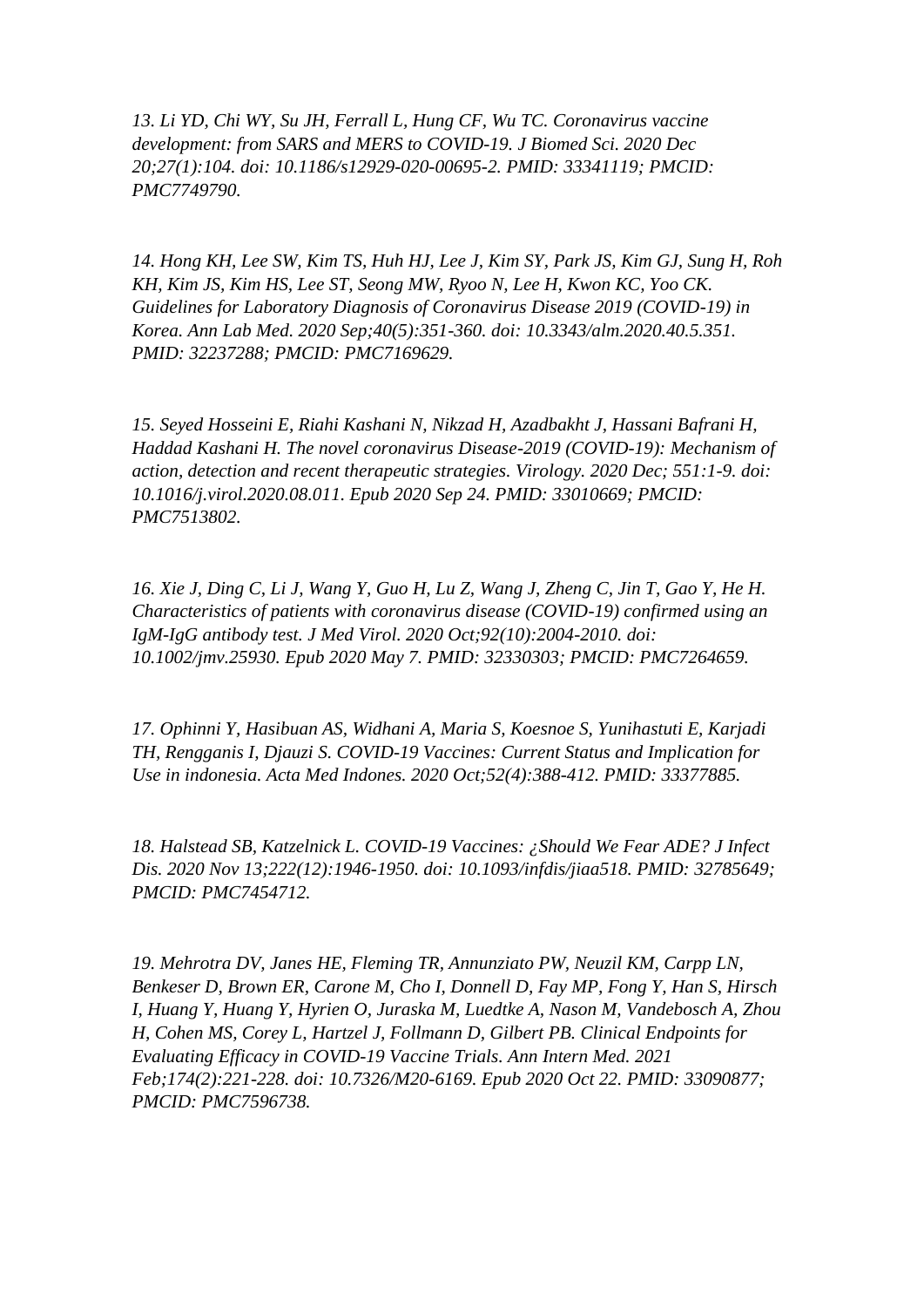*20. Atzrodt CL, Maknojia I, McCarthy RDP, Oldfield TM, Po J, Ta KTL, Stepp HE, Clements TP. A Guide to COVID-19: a global pandemic caused by the novel coronavirus SARS-CoV-2. FEBS J. 2020 Sep;287(17):3633-3650. doi: 10.1111/febs.15375. Epub 2020 Jun 16. PMID: 32446285; PMCID: PMC7283703.*

*21. Kipkorir V, Cheruiyot I, Ngure B, Misiani M, Munguti J. Prolonged SARS-CoV-2 RNA detection in anal/rectal swabs and stool specimens in COVID-19 patients after negative conversion in nasopharyngeal RT-PCR test. J Med Virol. 2020 Nov;92(11):2328-2331. doi: 10.1002/jmv.26007. Epub 2020 Aug 2. PMID: 32401374; PMCID: PMC7272912.*

*22. Böger B, Fachi MM, Vilhena RO, Cobre AF, Tonin FS, Pontarolo R. Systematic review with meta-analysis of the accuracy of diagnostic tests for COVID-19. Am J Infect Control. 2021 Jan;49(1):21-29. doi: 10.1016/j.ajic.2020.07.011. Epub 2020 Jul 10. PMID: 32659413; PMCID: PMC7350782.*

*23. Dramé M, Tabue Teguo M, Proye E, Hequet F, Hentzien M, Kanagaratnam L, Godaert L. Should RT-PCR be considered a gold standard in the diagnosis of COVID-19? J Med Virol. 2020 Nov;92(11):2312-2313. doi: 10.1002/jmv.25996. Epub 2020 Jul 14. PMID: 32383182; PMCID: PMC7267274.*

*24. Hoang VT, Dao TL, Gautret P. Recurrence of positive SARS-CoV-2 in patients recovered from COVID-19. J Med Virol. 2020 Nov;92(11):2366-2367. doi: 10.1002/jmv.26056. Epub 2020 Jul 11. PMID: 32449789; PMCID: PMC7280660.*

*25. Hsu AL, Guan M, Johannesen E, Stephens AJ, Khaleel N, Kagan N, Tuhlei BC, Wan XF. Placental SARS-CoV-2 in a pregnant woman with mild COVID-19 disease. J Med Virol. 2021 Feb;93(2):1038-1044. doi: 10.1002/jmv.26386. Epub 2020 Nov 10. PMID: 32749712; PMCID: PMC7436499.*

*26. Tang YW, Schmitz JE, Persing DH, Stratton CW. Laboratory Diagnosis of COVID-19: Current Issues and Challenges. J Clin Microbiol. 2020 May 26;58(6): e00512-20. doi: 10.1128/JCM.00512-20. PMID: 32245835; PMCID: PMC7269383.*

*27. Yip CC, Ho CC, Chan JF, To KK, Chan HS, Wong SC, Leung KH, Fung AY, Ng AC, Zou Z, Tam AR, Chung TW, Chan KH, Hung IF, Cheng VC, Tsang OT, Tsui SKW, Yuen KY. Development of a Novel, Genome Subtraction-Derived, SARS-CoV-2-Specific COVID-19-nsp2 Real-Time RT-PCR Assay and Its Evaluation Using Clinical*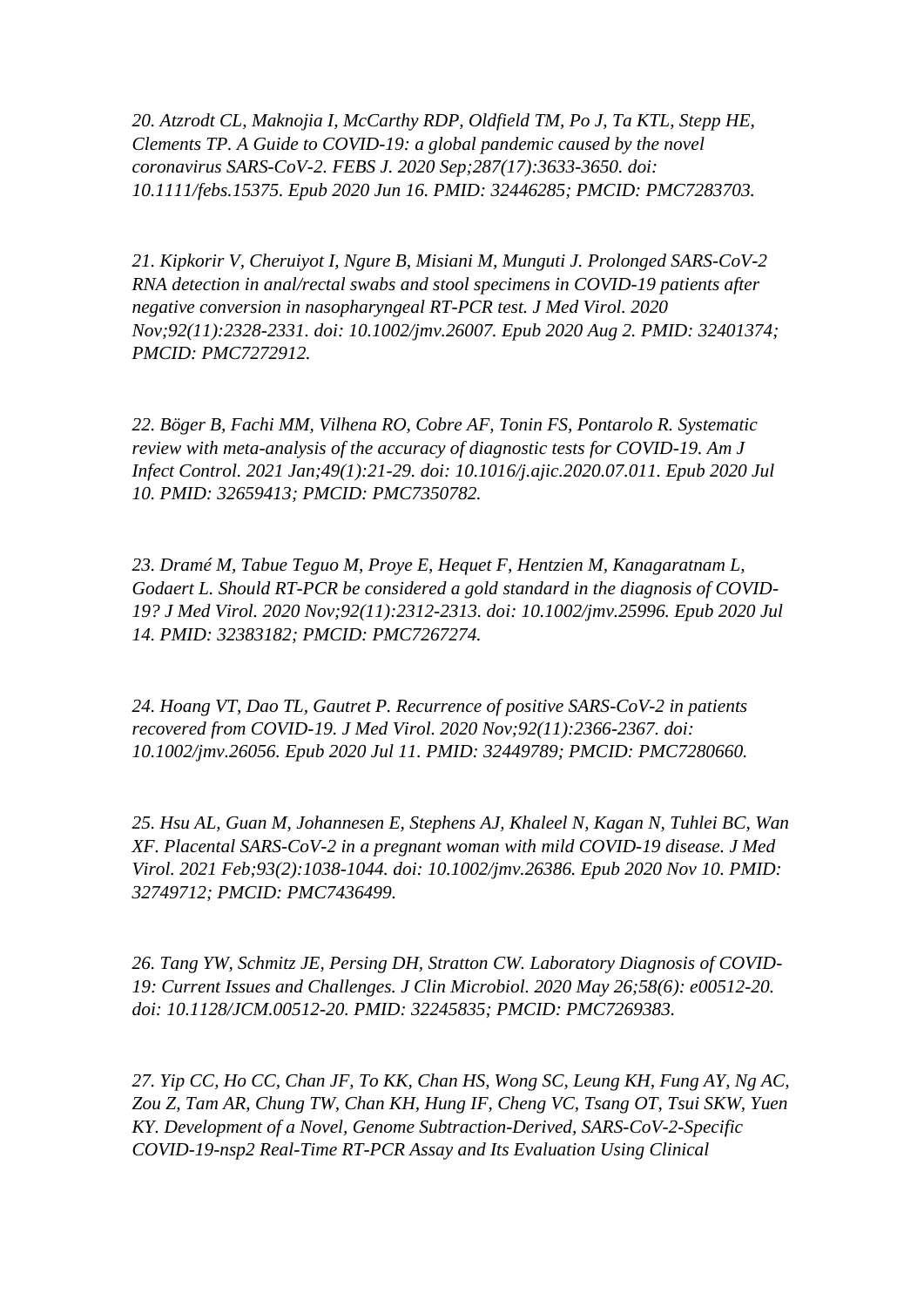*Specimens. Int J Mol Sci. 2020 Apr 8;21(7):2574. doi: 10.3390/ijms21072574. PMID: 32276333; PMCID: PMC7177594.*

*28. Taleghani N, Taghipour F. Diagnosis of COVID-19 for controlling the pandemic: A review of the state-of-the-art. Biosens Bioelectron. 2021 Feb 15; 174:112830. doi: 10.1016/j.bios.2020.112830. Epub 2020 Nov 27. PMID: 33339696; PMCID: PMC7694563.*

*29. Karthik K, Senthilkumar TMA, Udhayavel S, Raj GD. Role of antibody-dependent enhancement (ADE) in the virulence of SARS-CoV-2 and its mitigation strategies for the development of vaccines and immunotherapies to counter COVID-19. Hum Vaccin Immunother. 2020 Dec 1;16(12):3055-3060. doi: 10.1080/21645515.2020.1796425. Epub 2020 Aug 26. PMID: 32845733; PMCID: PMC7484565.*

*30. Chaimayo C, Kaewnaphan B, Tanlieng N, Athipanyasilp N, Sirijatuphat R, Chayakulkeeree M, Angkasekwinai N, Sutthent R, Puangpunngam N, Tharmviboonsri T, Pongraweewan O, Chuthapisith S, Sirivatanauksorn Y, Kantakamalakul W, Horthongkham N. Rapid SARS-CoV-2 antigen detection assay in comparison with realtime RT-PCR assay for laboratory diagnosis of COVID-19 in Thailand. Virol J. 2020 Nov 13;17(1):177. doi: 10.1186/s12985-020-01452-5. PMID: 33187528; PMCID: PMC7665091.*

*31. Klein SL, Creisher PS, Burd I. COVID-19 vaccine testing in pregnant females is necessary. J Clin Invest. 2021 Mar 1;131(5): e147553. doi: 10.1172/JCI147553. PMID: 33444286; PMCID: PMC7919709.*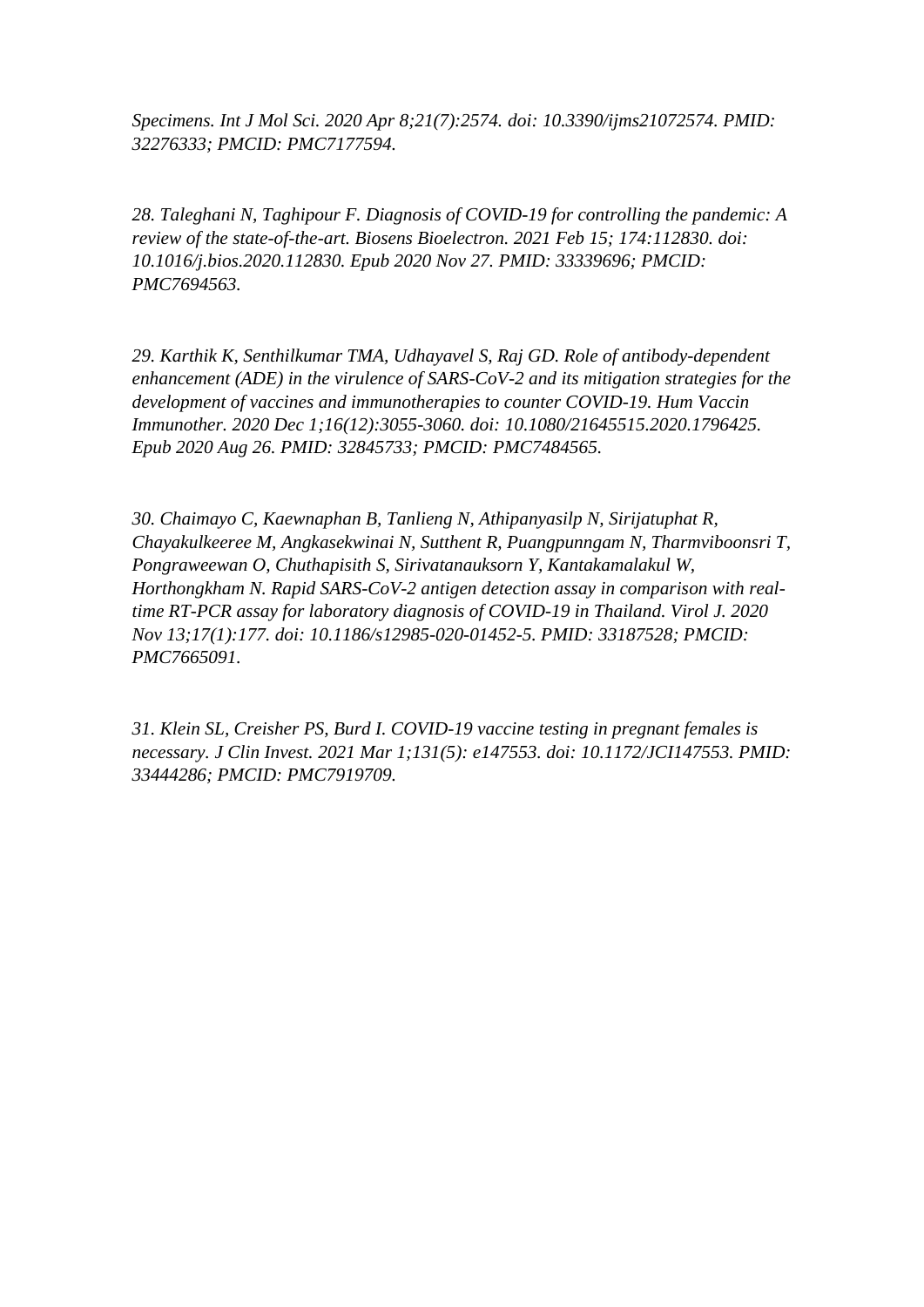

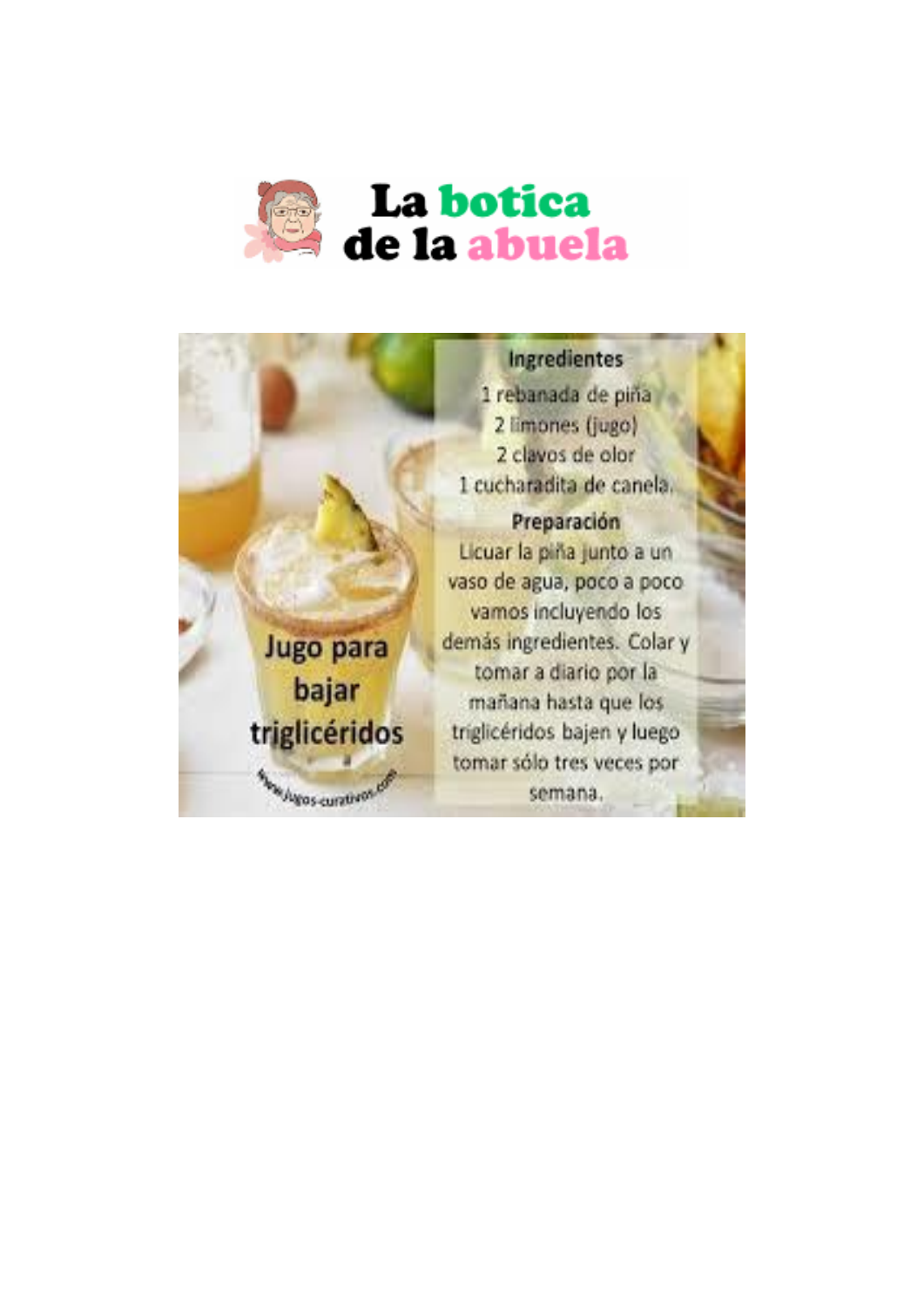

## ZOUÉ LE HACEN LAS A TU CUERPO?

· Exceso de calorías · Poca sensación de saciedad

· Exceso de **azúcar**<br>(azúcar de caña y/o jarabe<br>de maíz de alta fructosa)

· Exceso de **ácido fosfórico,**<br>carbónico y cítrico



Aumentan las células de grasa<br>(adipositos)

Aumento de<br>colesterol

Aumento de<br>triglicéridos

Aumento de **insulina** 

Aumento de<br>ácido úrico

Mayor acidez y proliferación<br>de **bacterias**  Inflamación<br>celular Depósitos de

grasa en arterias

Aumento de<br>**presión arterial** Resistencia a

la insulina

Gota

**Caries** 

**Diabetes mellitus tipo 2** 

Síndrome metabólico

**Enfermedad cardiovascular** 

Daño en riñones

www.alianzasalud.org.mx | alianza por la salud alimentaria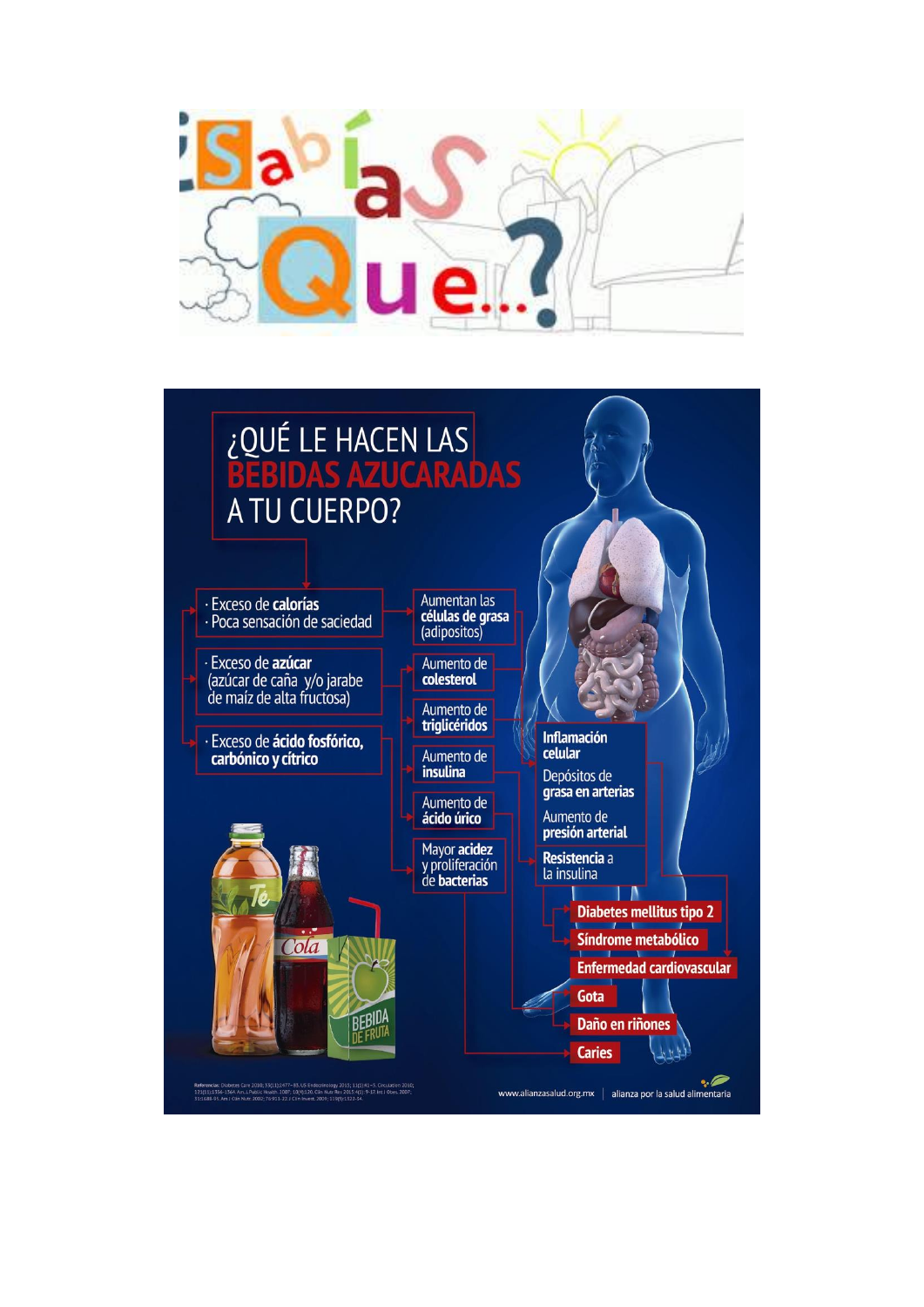